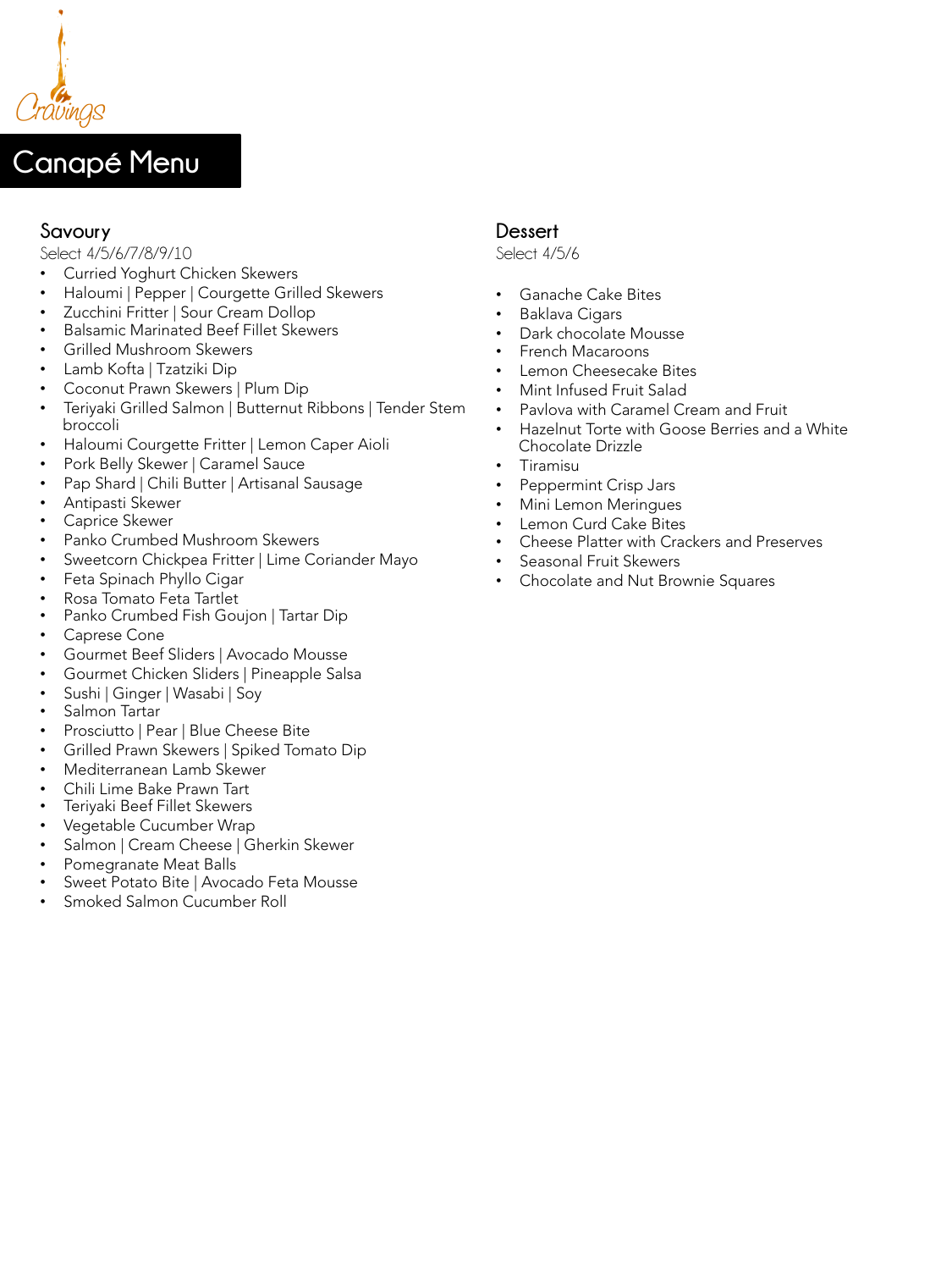

# **Roaming Bowls Menu**

#### **Savoury**

Select 3/4/5

- Grilled Linefish on Creamy Herbed Fettuccini
- Moroccan Spiced Lamb Tagine on Couscous
- Grilled Calamari in Creamy Lemon Butter Sauce on Pilaf Rice
- Sliced Beef Fillet on Parmesan Mash with Pepper Sauce
- Lemon Chili Prawns on Basil Pesto Pasta
- Roast Pork Belly on Scalloped Potatoes and Purple Cabbage topped with Apple Sauce
- Grilled Teriyaki Salmon on Herbed Mash, Butternut Spirals and Tender Stem Broccoli
- Cumin Spiced Beetroot, Lentil, Avocado, Feta Salad
- Classic Deep Fried Fish and Chips
- Spinach, Sundried Tomato Basil Pesto Pasta
- Thai Chicken Curry on Pilaf Rice
- Butternut and Chickpea Salad
- **Butter Chicken Curry**
- **Mutton Curry**
- Pistachio Crusted Lamb Chops on Baby Potatoes
- Sliced Beef Fillet in Creamy Mushroom, Red Pepper Sauce on a bed of Pasta
- Roast Lamb Slices served on Potato Gratin and Honey Glazed Carrots topped with Caramelized Onion
- Teriyaki Beef Slices Served on Stir fried Noodles and Vegetables
- Thai Style Chicken Peanut Satay with Noodles and Peanut Sauce
- Traditional Mutton Curry
- Spicy Lentil Curry
- Beef/Chicken/Vegetable Pot Pies
- Spicy Buffalo Wings on Crispy Onion Rings with Blue Cheese Sauce

## **Sweet**

Select 3/4/5/6

- Ganache Cake with Ganache Whipped Cream
- Baklava Cigars
- Dark chocolate Mousse with Ganache Cake
- French Macaroons
- Candied Baby Apples
- Dark Chocolate Mousse with Berry Coulis
- Lemon Cheesecake Bite with Passion Fruit
- Chocolate Truffles
- Champagne Jelly topped with Spiced Cream
- G&T Ice Lollies
- Mini Pavlovas| with Cream Berries and Caramel Drizzle
- Vanilla Panacotta with Berry Coulis
- Lemon Meringues
- Chocolate Brownies
- Hazelnut Tortes
- Mint infused Fruit Salad
- Amarula Malva Pudding with Custard
- Sticky toffee Pudding with Cream
- Tiramisu
- White Chocolate Mousse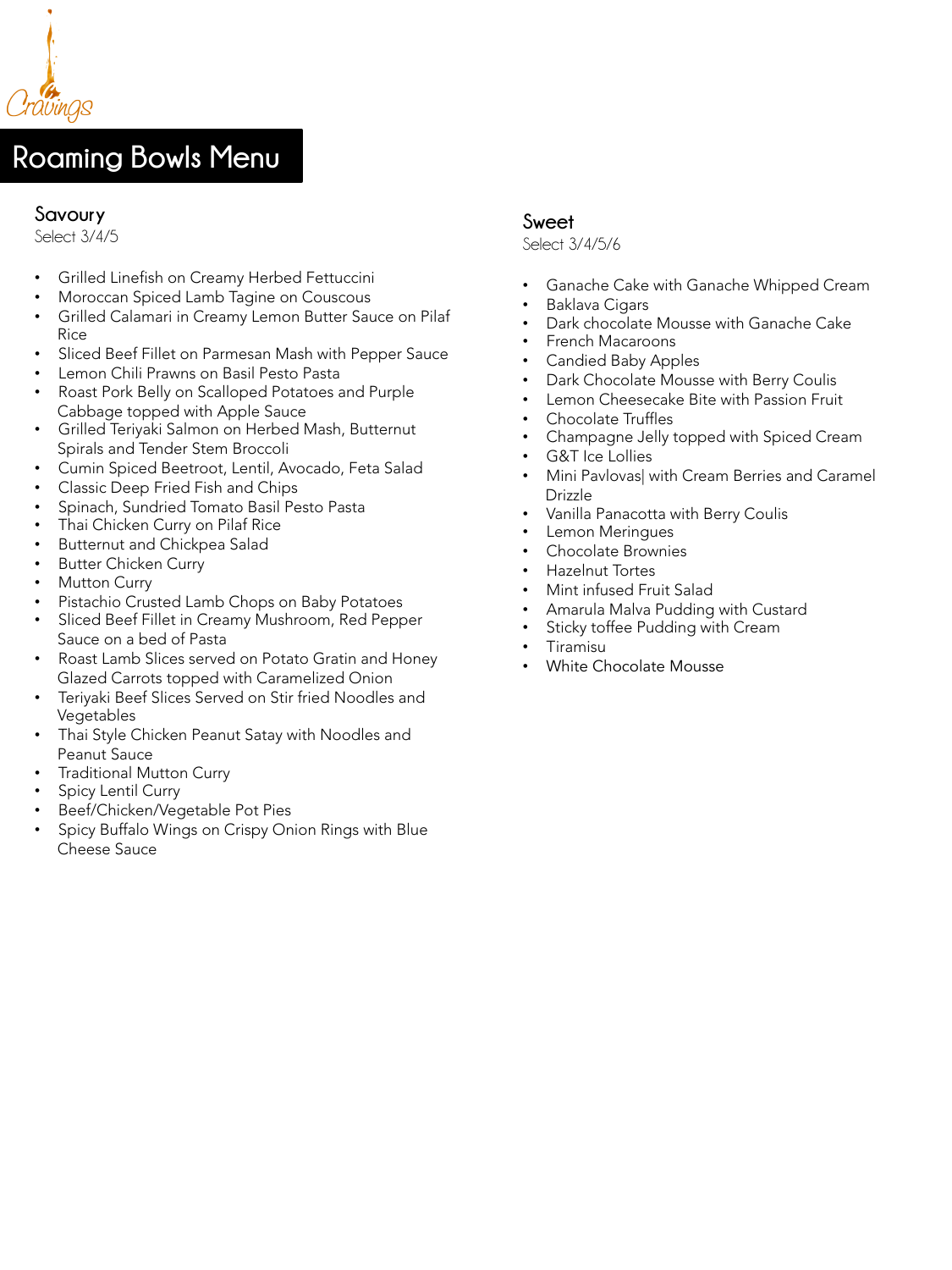

# **Plated Menu**

#### **Starters**

Select 1

- Heirloom Tomatoes Salad with Parmesan Crisp, Cottage Cheese Cream, Forged Herbs and Balsamic Drizzle
- Smoked Salmon, Avo, Feta, Rocket Salad with Chia Honey Mustard Dressing
- Pear, Walnut, Blue Cheese and Baby green Salad in a Cucumber Ribbon Cup
- Gnocchi in Gorgonzola Sauce topped with Crushed Candied Pistachios and Orange Zest
- Roasted Shaved Beet with Lentil and Carrot Salad with Herbed Yoghurt Sauce, Feta and Crunchy Almonds
- Curried Yoghurt Chicken Satays on Spinach Salad
- Grilled Haloumi, Red Peppers, Courgette Salad
- Chickpea and Sweetcorn Fritter with Coriander Mayo and a Micro Salad
- Rosa Tomato Feta Tartlet topped with Rocket
- Haloumi Courgette Fritter Topped with Smoked Salmon Rose and a Lemon Caper Aioli
- Salmon Tartar
- Beef Carpaccio with Rocket Parmesan Shavings and Balsamic Drizzle
- Cumin Spiced Beetroot, Rocket, Avo, Feta, Lentil Salad
- Phyllo Tart filled with Basil Pesto Coated Roasted Vegetables
- Salmon, Avocado Feta Mousse, Beetroot, Melon, Cucumber Ribbon Salad
- Beetroot Apple Mille-Feuille

## **Plated Dessert**

Select 1

- Ganache Cake with Ganache Whipped Cream and a Berry Coulis
- Baklava Cigars with Spiced Cream
- Dark chocolate Mousse with Ganache Cake Cream
- Trio of French Macaroons
- Lemon Cheesecake, Turkish Delight, Meringue Bites, Ginger Biscuit Crumb and Vanilla Ice Cream
- Pavlova with Caramel Cream and Fruit
- Hazelnut Torte with Goose Berries and a White Chocolate Drizzle

# **Mains**

Select 1

- Roast Lamb rack with Harissa and Herb Pistachio Crust served on Roasted Vegetables and Baby Potatoes
- Peppered Beef Fillet with Creamy Porcini Mushroom Sauce on Herbed Mash, Wilted Spinach and Rustic Roasted Red Peppers
- Baked Parmesan Eggplant and Feta Stack with Marinara Sauce (v)
- Grilled Salmon teriyaki served on Basil Mash, Butternut Spirals and Tender Stem Broccoli
- Balsamic Mushroom fettuccini (v)
- Parmesan and Herb Crusted Chicken served on Wilted Spinach and Baby herbed Potatoes
- Rolled Spinach and feta Pasta with Aribatta Sauce (v)
- Tender Beef fillet served on Parmesan Mash Potatoes, Roasted Vegetables and Topped with a Dijon Mustard Crème Fraiche Sauce
- Seared Linefish with basil Pea Puree, Crispy Potato gratin, grilled Asparagus and Cream Sauce
- Lentil Curry with cumin Roasted Cauliflower and Broccoli on Pilaf Rice (v)
- Grilled Line Fish on Wilted Spinach, Black Sesame Seed basmati Rice and Seasonal Vegetables
- Pasta twirls with Cinnamon crusted butternut and creamy Gorgonzola Sauce topped with candied Walnuts and Orange Zest (v)
- Honey Balsamic Glazed Lamb Chops on Potato Gratin, Glazed Baby Carrots and Buttered Green Beans

# **Dessert Buffet**

Select 4/5/6

- Ganache Cake Bites
- Baklava Cigars
- Dark chocolate Mousse
- French Macaroons
- Lemon Cheesecake Bites
- Mint Infused Fruit Salad
- Pavlova with Caramel Cream and Fruit
- Hazelnut Torte with Goose Berries and a White Chocolate Drizzle
- Tiramisu
- Peppermint Crisp Jars
- Mini Lemon Meringues
- Lemon Curd Cake Bites
- Cheese Platter with Crackers and Preserves
- Seasonal Fruit Skewers
- Chocolate and Nut Brownie Squares